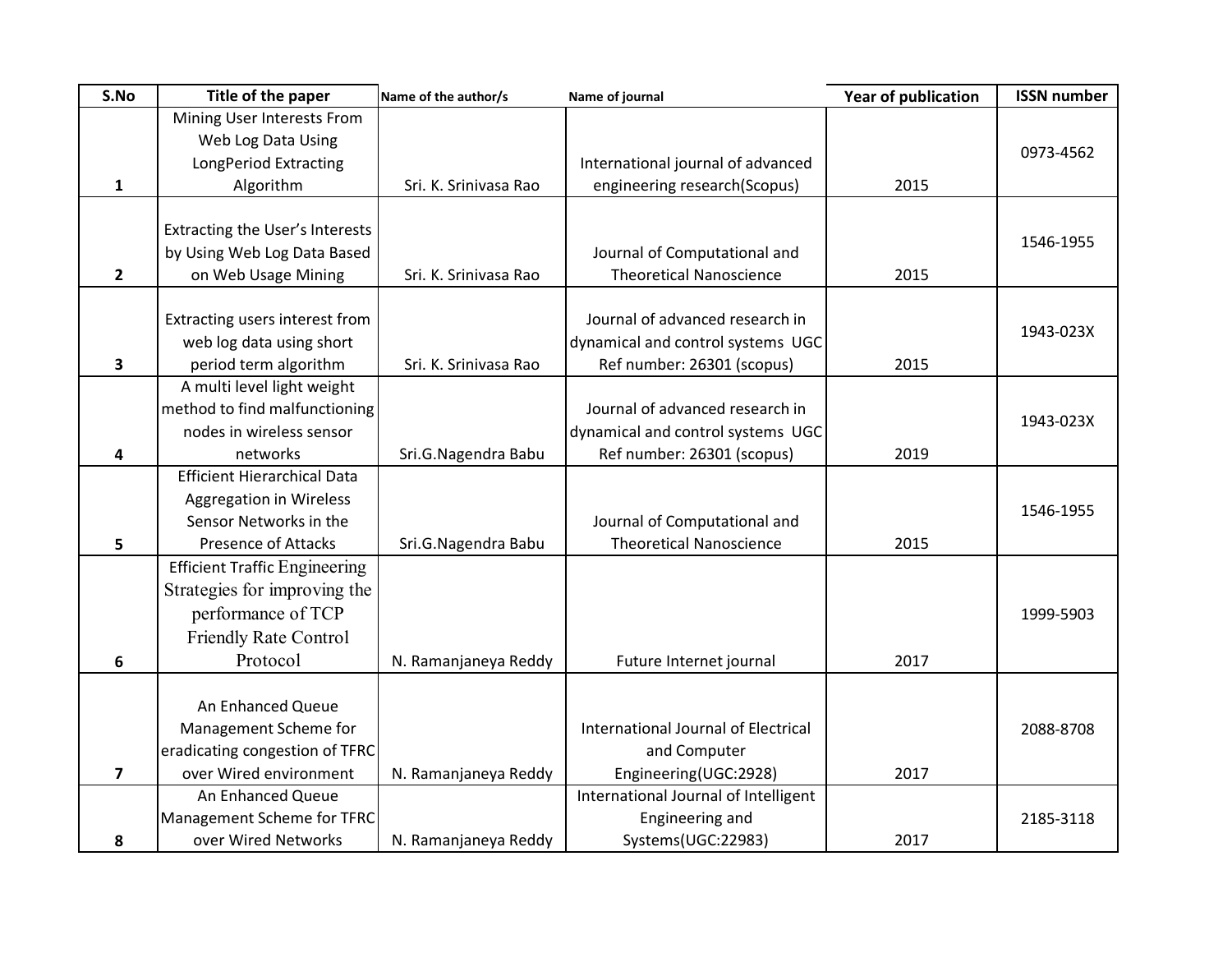|    | Performance Enhancement of       |                      | International Journal of Electrical |      | 2088-8708 |
|----|----------------------------------|----------------------|-------------------------------------|------|-----------|
|    | <b>TCP Friendly Rate Control</b> |                      | and Computer                        |      |           |
| 9  | Protocol over Wired networks     | N. Ramanjaneya Reddy | Engineering(UGC:2928)               | 2016 |           |
|    | Study the                        |                      |                                     |      |           |
|    | impact of Carmichael function    |                      |                                     |      | 1865-0929 |
|    | on RSA                           |                      |                                     |      |           |
| 10 |                                  | N. Ramanjaneya Reddy | Springer CCIS(UGC:16246)            | 2015 |           |
|    | <b>Improved Secure Data</b>      |                      |                                     |      |           |
|    | <b>Transfer Using Video</b>      |                      |                                     |      | 2334-4598 |
| 11 | Steganographic Technique         | Dr.V.Lokeswara Reddy | <b>IJRSDA (UGC: 48803)</b>          | 2017 |           |
|    | A relationship-based approach    |                      |                                     |      |           |
|    | for energy aware secure          |                      | Int. J. Smrt Grid s& Green          |      | 2052-2002 |
| 12 | routing in MANETs.               | Smt.M.V.Rathnamma    | Communicatios(UGC:46740)            | 2015 |           |
|    |                                  |                      |                                     |      |           |
|    | SECURE ROUTING IN ADHOC          |                      | Multidisciplinary Research          |      | 22490558  |
| 13 | NETWORKS USING ARAN              | Smt.M.V.Rathnamma    | Academy(UGC:46823)                  | 2016 |           |
|    | Improved EPRCA congestion        |                      |                                     |      |           |
|    | control scheme for ATM           |                      |                                     |      | 0975-0290 |
| 14 | networks                         | Dr.M.Sreenivasulu    | <b>IJANA</b>                        | 2015 |           |
|    | Implementation of authorized     |                      |                                     |      |           |
|    | deduplication in hybrid          |                      |                                     |      | 22500758  |
| 15 | computing model                  | Dr.M.Sreenivasulu    | <b>IJEMR</b>                        | 2015 |           |
|    | Implementation of                |                      |                                     |      |           |
|    | decentralized access control     |                      |                                     |      |           |
|    | with anonymous                   |                      |                                     |      | 22500758  |
| 16 | authentication in cloud          | Dr.M.Sreenivasulu    | <b>IJEMR</b>                        | 2015 |           |
|    |                                  |                      |                                     |      |           |
|    | A Novel Approach for Tweet       |                      |                                     |      |           |
|    | Summarization through            |                      |                                     |      | 2349-8439 |
| 17 | <b>Timeline Generation</b>       | Dr.M.Sreenivasulu    | <b>IJCS</b>                         | 2016 |           |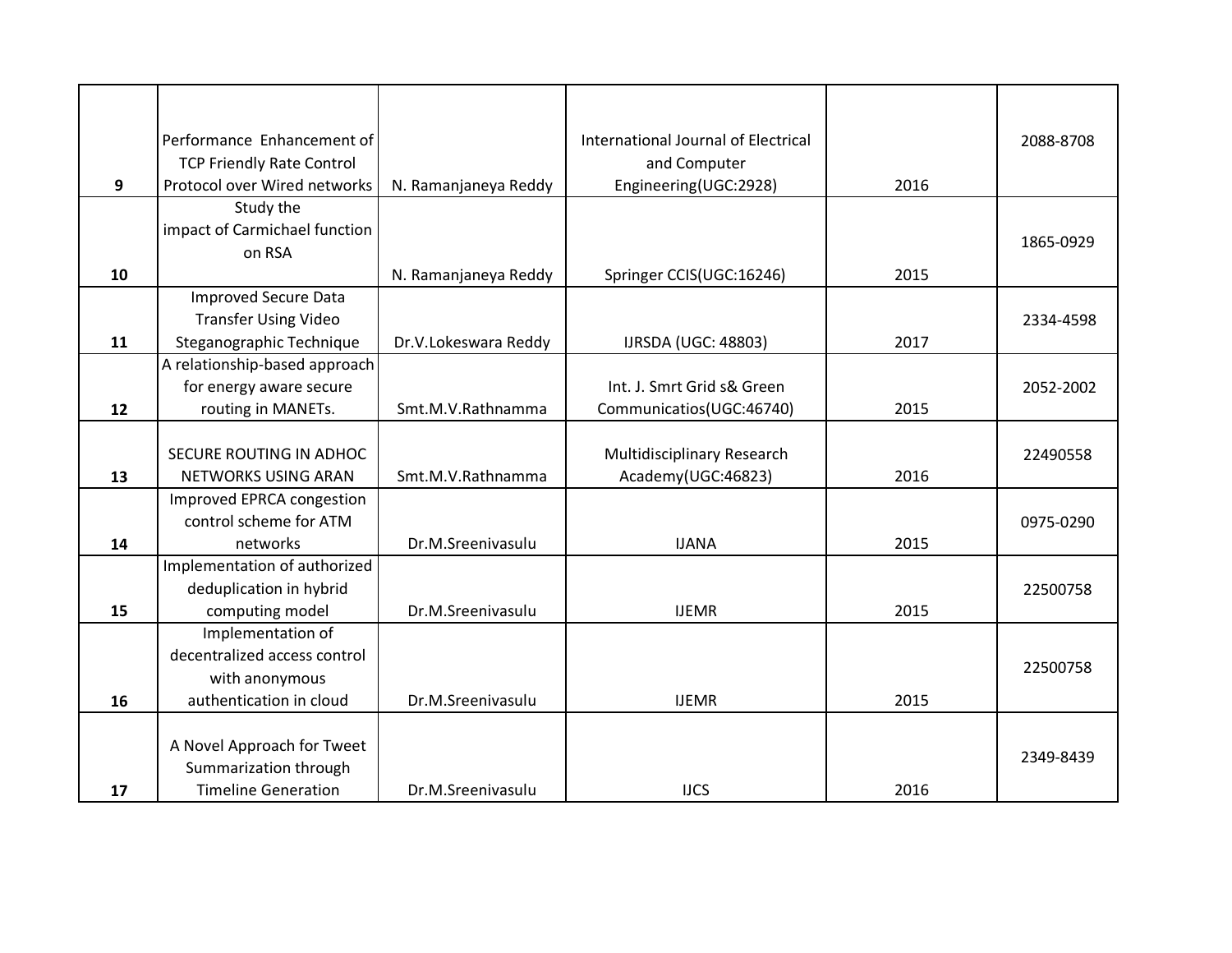|    | <b>Novel Chaos Based</b>              |                       |                |      |               |
|----|---------------------------------------|-----------------------|----------------|------|---------------|
|    | Steganography for Images              |                       |                |      | ISSN (Print): |
|    | Using Matrix Encoding and Cat         |                       |                |      | 2376-9602     |
| 18 | <b>Mapping Techniques</b>             | Dr.V.Lokeswara Reddy  | <b>IJIFCF</b>  | 2015 |               |
|    |                                       |                       |                |      |               |
|    | Dithering Technique for Digital       |                       |                |      | 0975-8887     |
| 19 | Image Steganography                   | Dr.V.Lokeswara Reddy  | <b>IJCA</b>    | 2015 |               |
|    | Novel QR Code Image                   |                       |                |      |               |
|    | Watermarking using Wavelet            |                       |                |      | 0975-8887     |
| 20 | Transform                             | Dr.V.Lokeswara Reddy  | <b>IJCA</b>    | 2015 |               |
|    | Combine use of                        |                       |                |      |               |
|    | Steganography and Visual              |                       |                |      | 0975-8887     |
| 21 | Cryptography                          | Dr.V.Lokeswara Reddy  | <b>IJCA</b>    | 2015 |               |
|    |                                       |                       |                |      |               |
|    | Image Steganography Method            |                       |                |      |               |
|    | to Improve the Stego Image            |                       |                |      | 0975-8887     |
|    | Quality and Security using            |                       |                |      |               |
| 22 | Reversible Texture Synthesis          | Dr.V.Lokeswara Reddy  | <b>IJCA</b>    | 2016 |               |
|    |                                       |                       |                |      |               |
|    | An Efficient Scalable Graph           |                       |                |      |               |
|    | <b>Based Ranking Model For</b>        |                       |                |      | 2328-7268     |
| 23 | Content Based Image Retrieval         | Dr.V.Lokeswara Reddy  | <b>JCSA</b>    | 2016 |               |
|    | <b>Extracting User Interests from</b> |                       |                |      |               |
|    | Log using Long-Period                 |                       |                |      | 2394-0573     |
| 24 | <b>Extracting Algorithm</b>           | Sri. K. Srinivasa Rao | <b>IJEETE</b>  | 2015 |               |
|    | SENSITIVE AND PRIVACY                 |                       |                |      |               |
|    | SENSITIVE ATTRIBUTES IN               |                       |                |      |               |
|    | <b>DATA MINING WITH</b>               |                       |                |      | 2394-0573     |
| 25 | <b>DISCRIMINATION</b>                 | Sri. K. Srinivasa Rao | <b>IJEETE</b>  | 2015 |               |
|    | Inferring User Search Goals for       |                       |                |      |               |
|    | a Query by Clustering the             |                       |                |      | 2348-4845     |
| 26 | <b>Feedback Sessions</b>              | Sri. K. Srinivasa Rao | <b>IJMETMR</b> | 2015 |               |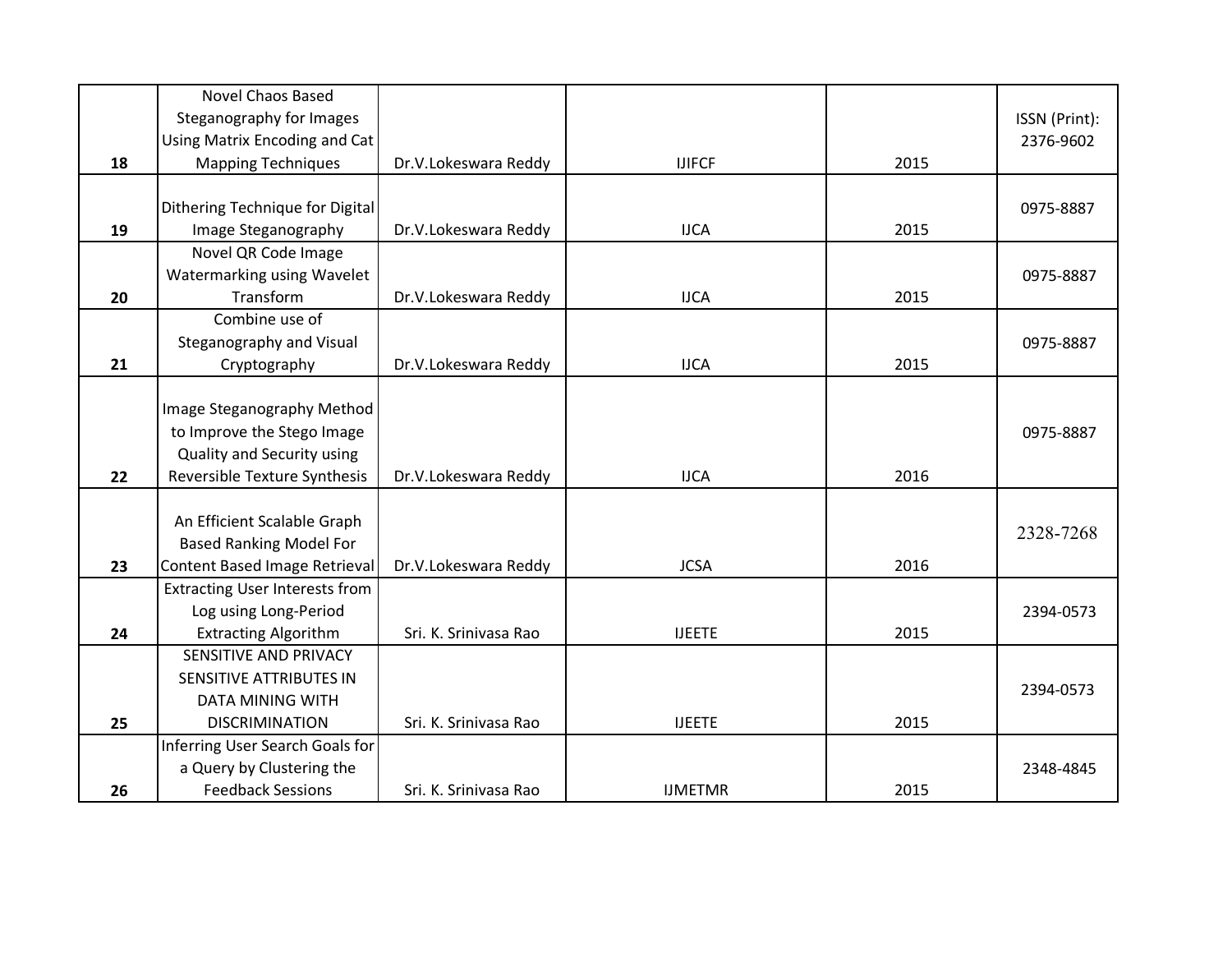|    | <b>Effective Creation of a</b>       |                       |                                 |      | 2319-8885         |
|----|--------------------------------------|-----------------------|---------------------------------|------|-------------------|
|    | Dynamically Sorted List using        |                       |                                 |      |                   |
| 27 | <b>User Generated Questions</b>      | Sri. K. Srinivasa Rao | <b>IJSETR</b>                   | 2015 |                   |
|    |                                      |                       |                                 |      | Volume 1 Issue    |
|    | Short-Period Algorithm for           |                       |                                 |      | 3                 |
| 28 | Extracting the User's Interests      | Sri. K. Srinivasa Rao | <b>MAT Journals</b>             | 2015 |                   |
|    | Identifying Query Groups and         |                       |                                 |      | Volume 1 Issue    |
|    | <b>Maintaining User Search</b>       |                       |                                 |      | 3                 |
| 29 | <b>Histories</b>                     | Sri. K. Srinivasa Rao | <b>MAT Journals</b>             | 2015 |                   |
|    | A Study on Identifying and           |                       |                                 |      | Volume 1 Issue    |
|    | <b>Removing Sensitive Attributes</b> |                       |                                 |      | $\overline{2}$    |
| 30 | in Data Mining                       | Sri. K. Srinivasa Rao | <b>MAT Journals</b>             | 2015 |                   |
|    |                                      |                       |                                 |      |                   |
|    | A Survey Report on Extracting        |                       |                                 |      | Volume 1 Issue    |
|    | <b>Frequent Patterns using</b>       |                       |                                 |      | $\overline{2}$    |
|    | FPGrowth Algorithm and               |                       |                                 |      |                   |
| 31 | Apriori Algorithm                    | Sri. K. Srinivasa Rao | <b>MAT Journals</b>             | 2016 |                   |
|    |                                      |                       |                                 |      |                   |
|    | A New Approach of Inferring          |                       |                                 |      | Volume 1 Issue    |
|    | User Interest for User Search        |                       |                                 |      | 2                 |
| 32 | Goals with Web Log Sessions          | Sri. K. Srinivasa Rao | <b>MAT Journals</b>             | 2016 |                   |
|    | <b>Enhanced Protection for</b>       |                       |                                 |      | Volume 1 Issue    |
| 33 | Personalized Web Search              | Sri. K. Srinivasa Rao | <b>MAT Journals</b>             | 2016 | $\overline{2}$    |
|    |                                      |                       |                                 |      |                   |
|    | MINING USER INTERESTS                |                       |                                 |      | Volume 3 Issue    |
|    | FROM WEB LOG DATA USING              |                       |                                 |      | $\mathbf{1}$      |
| 34 | FP-GROWTH ALGORITHM                  | Sri. K. Srinivasa Rao | Eureka Journals(SCOPUS)         | 2017 |                   |
|    |                                      |                       |                                 |      | Scientific        |
|    |                                      |                       |                                 |      | Journal Impact    |
|    |                                      |                       |                                 |      | Factor - 3.605 by |
|    | <b>IDENTIFYING THE SEARCH</b>        |                       | International Journal of Recent |      | SJIF e- ISSN:     |
|    | <b>GOALS BY CLUSTERING</b>           |                       | Innovation in Engineering and   |      | $2456 - 2084$     |
| 35 | <b>CONCEPT</b>                       | Sri. K. Srinivasa Rao | Research (IJRIER)               | 2017 |                   |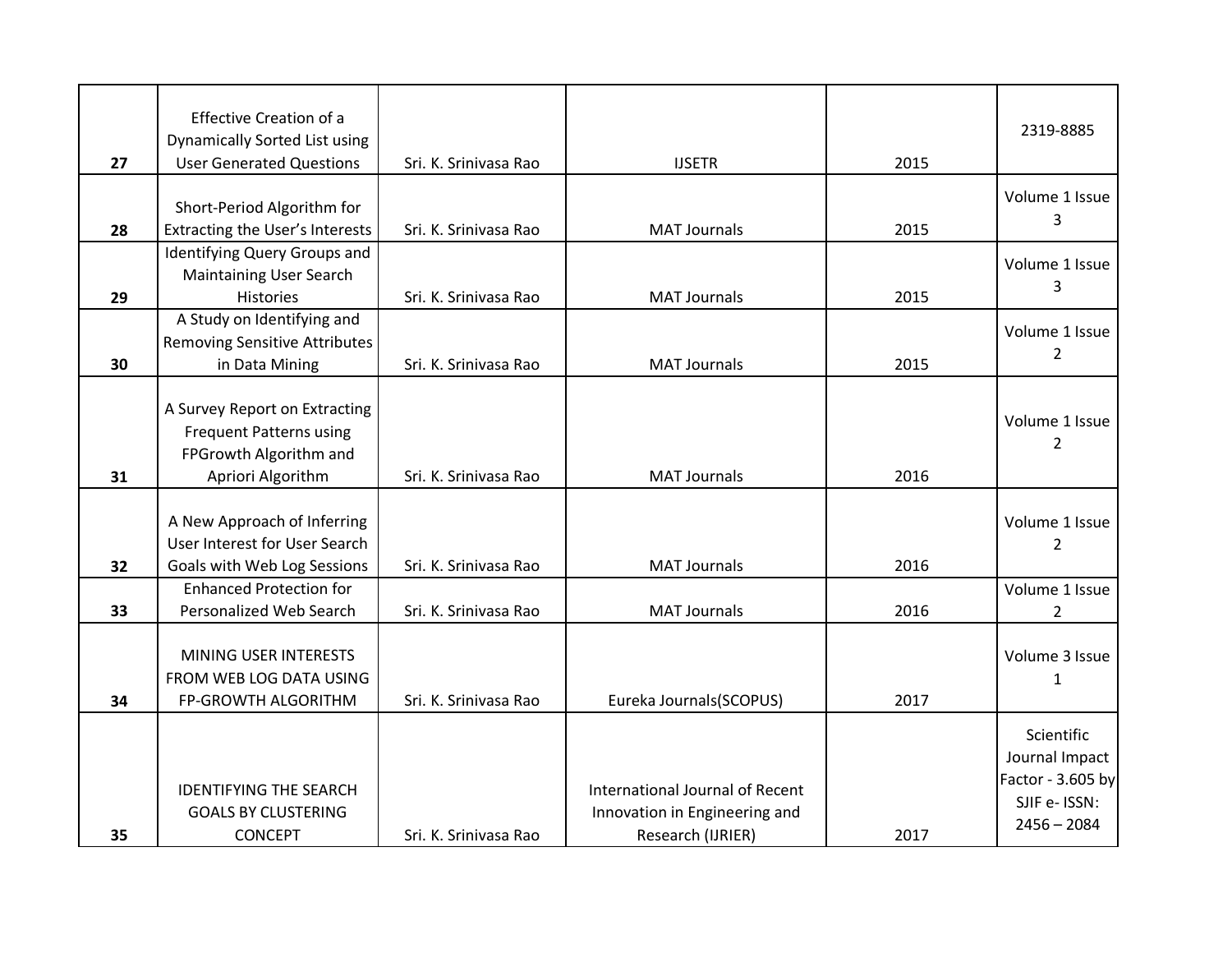|    | <b>Extracting The User's Interests</b><br>from Web Log Data using A |                       |                     |      | 2456-6470      |
|----|---------------------------------------------------------------------|-----------------------|---------------------|------|----------------|
| 36 | Time Based Algorithm                                                | Sri. K. Srinivasa Rao | <b>IJTSRD</b>       | 2017 |                |
|    | Mining User Interests from                                          |                       |                     |      |                |
|    | User Search by Using Web Log                                        |                       |                     |      | Volume 2 Issue |
| 37 | Data                                                                | Sri. K. Srinivasa Rao | <b>MAT Journals</b> | 2017 | 1              |
|    |                                                                     |                       |                     |      |                |
|    | Data compression for                                                |                       |                     |      |                |
|    | distribute node grouping and                                        |                       |                     |      | 2349-8439.     |
|    | efficient cost transmission in                                      |                       |                     |      |                |
| 38 | WSN using LEACH protocol                                            | Smt.B.Manorama Devi   | <b>IJCSME</b>       | 2016 |                |
|    |                                                                     |                       |                     |      |                |
|    | Multi Level Priority based                                          |                       |                     |      |                |
|    | Packet Scheduling Scheme for                                        |                       |                     |      | 2250-0758      |
| 39 | <b>Wireless Sensor Networks</b>                                     | Sri.G.Nagendra Babu   | <b>IJEMR</b>        | 2015 |                |
|    |                                                                     |                       |                     |      |                |
|    | <b>Efficient Mechanisms for Data</b>                                |                       |                     |      |                |
|    | Gathering in Wireless Sensor                                        |                       |                     |      | 2250-0758      |
| 40 | Netowrks by Mobile Collectors                                       | Sri.G.Nagendra Babu   | <b>IJEMR</b>        | 2015 |                |
|    | A Comparative Analysis of                                           |                       |                     |      |                |
|    | <b>Routing Protocols for WSNs</b>                                   |                       |                     |      |                |
|    | with Mobile Sink                                                    |                       | <b>IJEMR</b>        | 2015 | 2250-0758      |
| 41 |                                                                     | Sri.G.Nagendra Babu   |                     |      |                |
|    | Leakage Resilient                                                   |                       |                     |      |                |
|    | Cryptosystem for Sharing of                                         |                       |                     |      |                |
|    | Partial Data Along with                                             |                       |                     |      | 2319-8885      |
|    | Accumulated Key in Cloud                                            |                       |                     |      |                |
| 42 | Storage                                                             | Sri.B.Peda Narayana   | <b>IJSETR</b>       | 2015 |                |
|    | <b>Enabling Creation of Meta</b>                                    |                       |                     |      |                |
|    | Data for Document through                                           |                       |                     |      | 2319-8885      |
| 43 | Annotate-As-You Create                                              | Sri.B.Peda Narayana   | <b>IJSETR</b>       | 2015 |                |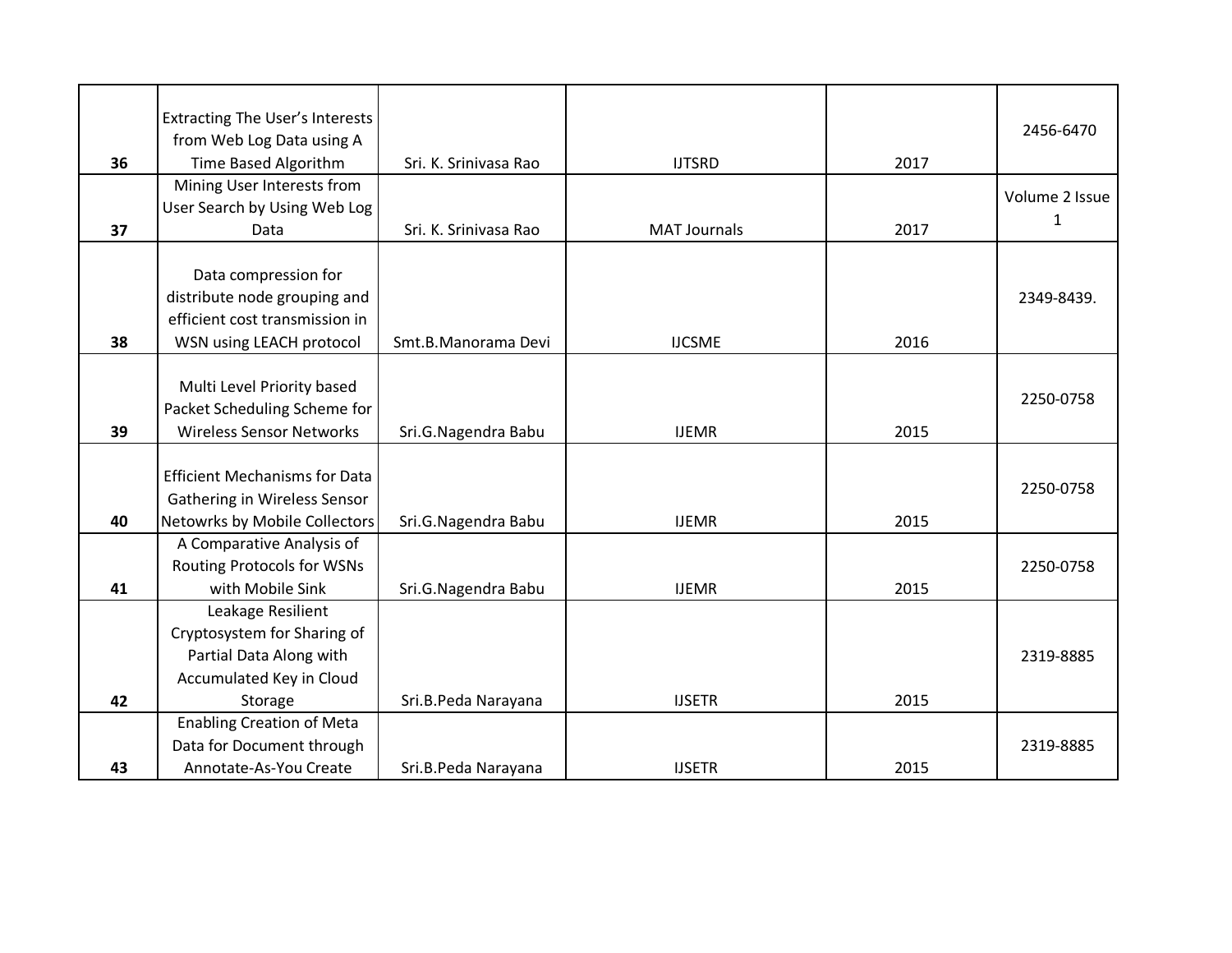| 44 | <b>Multiparty Privacy Policy</b><br>Controlling on Photo Sharing<br>in Online Social Networks | Sri.B.Peda Narayana     | <b>IJCSEST</b>                | 2016      | 6201-3454      |
|----|-----------------------------------------------------------------------------------------------|-------------------------|-------------------------------|-----------|----------------|
|    | <b>ORUTA: Enabling Security and</b>                                                           |                         |                               |           |                |
|    | <b>Public Batch Auditing for</b>                                                              |                         |                               |           | 2278-7798      |
| 45 | Distributed Data in the Cloud                                                                 | Miss.A.Haritha          | <b>IJSETR</b>                 | 2015      |                |
|    | Secure attributes based                                                                       |                         |                               |           |                |
|    | mechanism through Access                                                                      |                         |                               |           |                |
|    | cipher policies in outsourced                                                                 |                         |                               |           | 1816-9503      |
| 46 | cloud data                                                                                    | Miss.A.Haritha          | <b>IJCSONLINE</b>             | 2016      |                |
|    | <b>Efficient Search Result</b>                                                                |                         |                               |           |                |
|    | Alignment with Annotation of                                                                  |                         |                               |           | 1816-9503      |
| 47 | <b>Content and Quering Value</b>                                                              | Miss.A.Haritha          | <b>IJCSONLINE</b>             | 2017      |                |
|    | Discovery of noisy patterns in                                                                |                         |                               |           | 6201-3454      |
| 48 | text mining                                                                                   | Smt.V.Sudha             | <b>IJCSEST</b>                | 2015      |                |
|    |                                                                                               |                         |                               |           |                |
|    | A Power Efficient Trust Based                                                                 |                         |                               |           | 1816-9503      |
| 49 | Secure Routing Scheme for<br>Mobile Ad-Hoc Networks                                           |                         | International journal of soft |           |                |
|    |                                                                                               | Smt.M.V.Rathnamma       | computing.(Scopus)            | 2017      |                |
|    | Dithering Technique for Digital                                                               |                         |                               |           | 1816-9503      |
| 50 | Image Steganography (IJCA)                                                                    | Miss.K.Jyothsna         | <b>IJCA</b>                   | 2015      |                |
|    |                                                                                               |                         |                               |           |                |
|    | A Review on Cloud Computing                                                                   |                         |                               |           | $2348 - 7968.$ |
| 51 | and Grid Computing                                                                            | Sri.N.J.Pramod Dhinakar | <b>IJISET</b>                 | 2015      |                |
|    | Network Traffic Analysis                                                                      |                         |                               |           |                |
|    | For Diagnosing Network                                                                        |                         |                               |           |                |
| 52 | Problems Using Wireshark                                                                      | N. Ramanjaneya Reddy    | Journal of Xidian University  | 2019-2020 | 1001-2400      |
|    |                                                                                               |                         |                               |           |                |
|    | Impact of Artificial                                                                          |                         |                               |           |                |
| 53 | Intelligence on Social Media   N. Ramanjaneya Reddy                                           |                         | Journal of Xidian University  | 2019-2020 | 1001-2400      |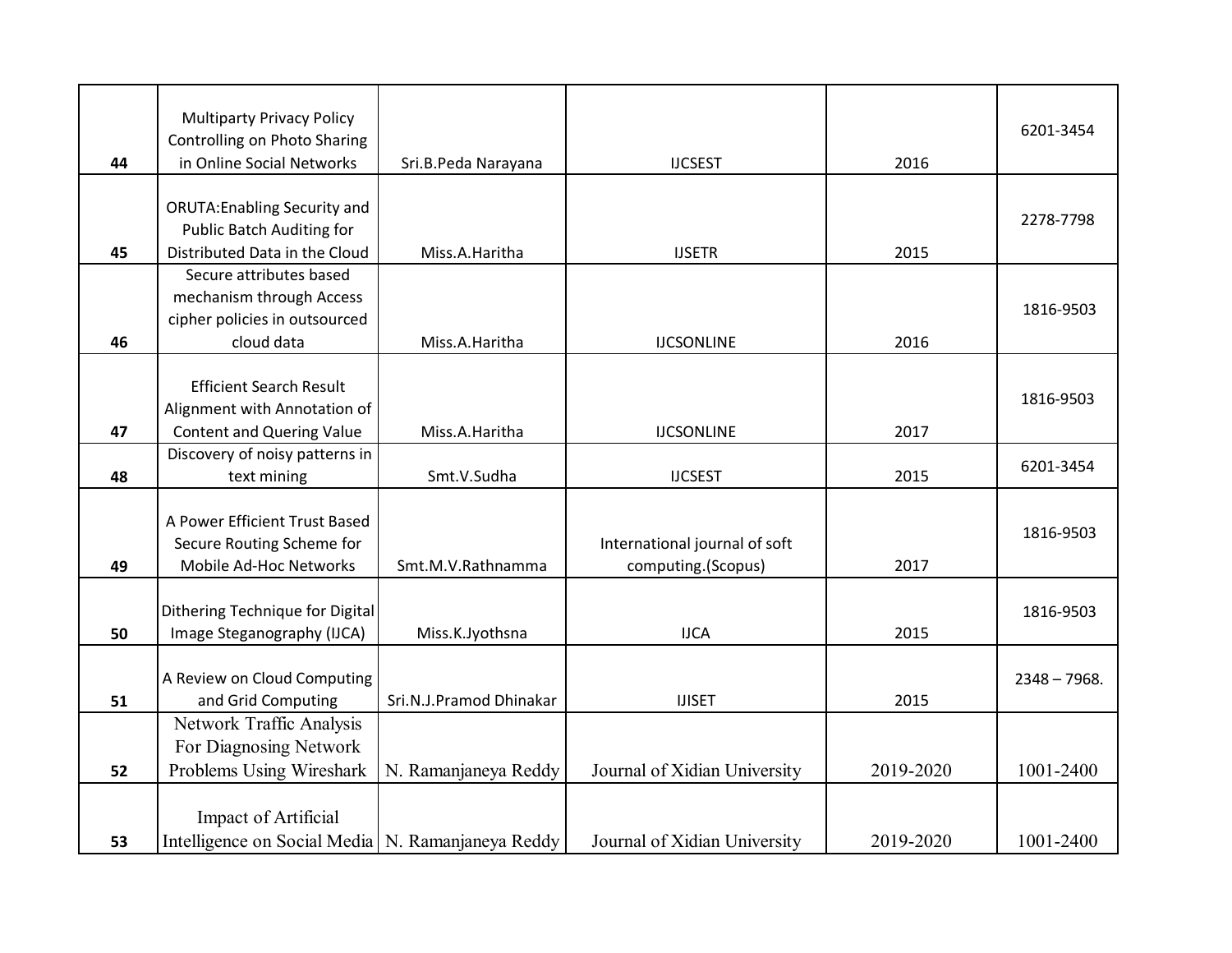|    | Flow-based Anomaly                                         |                     |                                                                         |           |           |
|----|------------------------------------------------------------|---------------------|-------------------------------------------------------------------------|-----------|-----------|
|    | Intrusion Detection using                                  |                     |                                                                         |           |           |
|    | <b>Machine Learning Model</b>                              |                     | Microprocessors and                                                     |           |           |
|    | with Software Defined                                      | Dr. M.V.Rathnamma   | Microsystems(SCI)                                                       | 2020      | 0141-9331 |
|    |                                                            |                     |                                                                         |           |           |
|    | Networking for OpenFlow                                    |                     |                                                                         |           |           |
| 54 | <b>Network</b>                                             |                     | <b>TEST Engineering</b>                                                 |           |           |
|    | On Measures of Statistical                                 |                     | &Management(Scopus Journal)by                                           |           |           |
| 55 | Paramreter Pivacy                                          | Dr. M.V.Rathnamma   | Mattingley Publishing Co., Inc.                                         | 2019-2020 | 0193-4120 |
|    | On Applications Convolution                                |                     | <b>TEST Engineering</b>                                                 |           |           |
|    | <b>Neural Networks and</b>                                 |                     | &Management(Scopus Journal)by                                           |           |           |
| 56 | <b>Precipitation Estimation</b>                            | Dr. M.V.Rathnamma   | Mattingley Publishing Co., Inc.                                         | 2019-2020 | 0193-4120 |
|    | <b>Sequence Prediction for</b>                             |                     | International Journalof Grid and                                        |           |           |
| 57 | Journal Titles using Natural<br><b>Language Processing</b> | Dr. M.V.Rathnamma   | <b>Distributed Computing(Emerging</b><br>Sources Citation Index (ESCI). | 2020      | 2005-4262 |
|    |                                                            |                     |                                                                         |           |           |
|    | Machine learning strategies                                |                     |                                                                         |           |           |
|    | for heart disease prediction in                            |                     |                                                                         |           |           |
| 58 | health care                                                | R.L.Pravallika      | Scopus indexed                                                          | 2020      | 8647-8655 |
|    |                                                            |                     |                                                                         |           |           |
|    | Detection of hate Speech &                                 |                     |                                                                         |           |           |
|    | Offensive Language on                                      |                     |                                                                         |           |           |
|    | Sentiment Analysis using                                   |                     |                                                                         |           |           |
| 59 | <b>Machine Learning Techniques</b>                         | Ms.R.Sivajyothi     | <b>Scopus Indexed</b>                                                   | 2019-2020 | 2278-3075 |
|    | <b>Network Traffic Analysis For</b>                        |                     |                                                                         |           |           |
|    | <b>Diagnosing Network Problems</b>                         |                     |                                                                         |           |           |
| 60 | <b>Using Wireshark</b>                                     | Dr. M. Sreenivasulu | Journal of Xidian University                                            | 2019-2020 | 1001-2400 |
|    |                                                            |                     |                                                                         |           |           |
|    | A survey on defence, detect                                |                     |                                                                         |           |           |
|    | and defect against selective                               |                     |                                                                         |           |           |
|    | forwarding attack in Ad-hoc                                |                     | Think India Journal (UGC care Group                                     |           |           |
|    |                                                            |                     |                                                                         |           |           |
| 61 | wireless sensor networks                                   | Dr. M. Sreenivasulu | - 1 Journal)                                                            | 2019-20   | 0971-1260 |
|    | On Measures of Statistical                                 |                     | <b>TEST Engineering &amp; Management</b>                                |           |           |